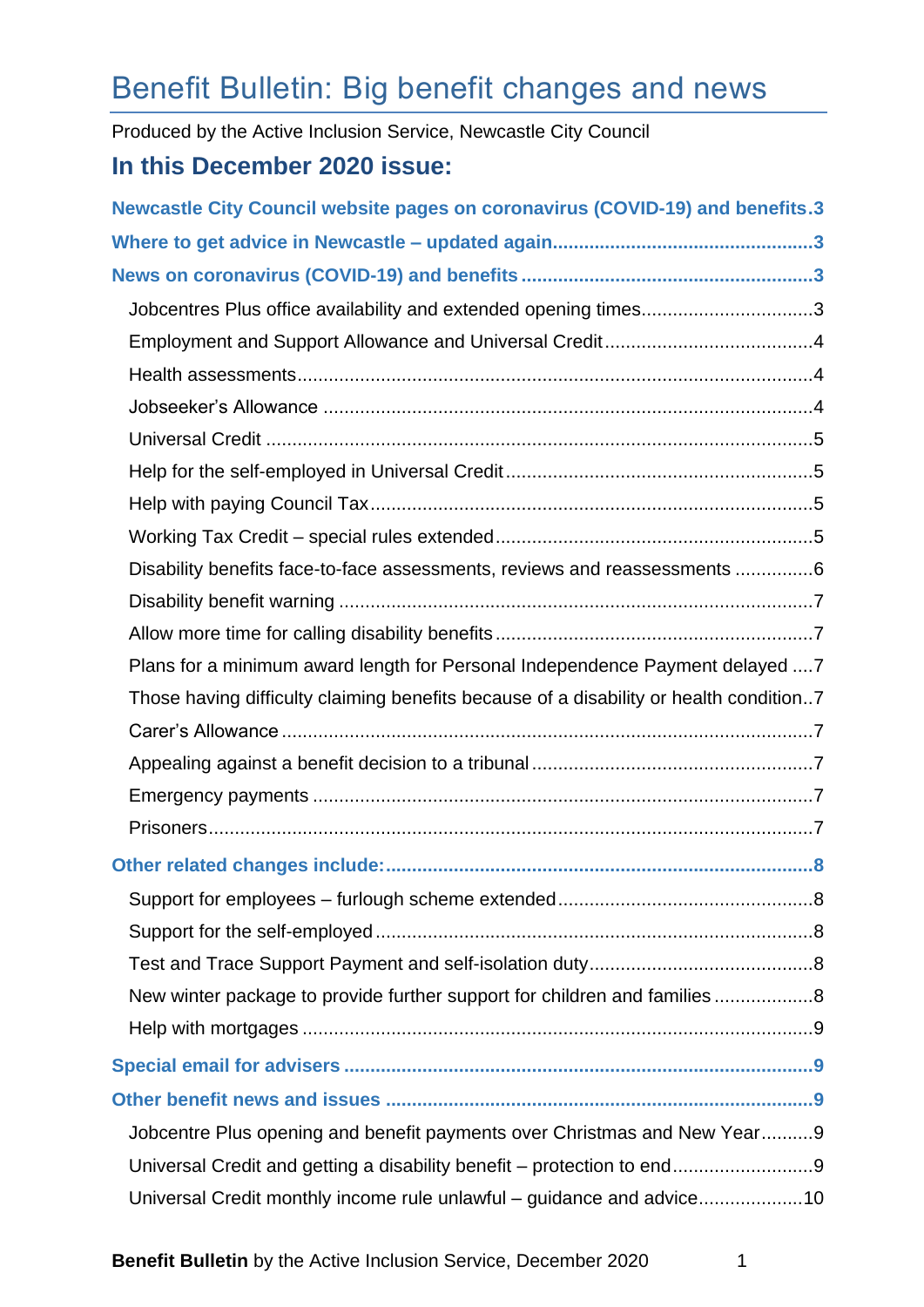| Post Office payments to existing claimants to stop on 30 November 202110 |  |
|--------------------------------------------------------------------------|--|
| Housing Benefit for private tenants – cuts reduced then increased 10     |  |
|                                                                          |  |
|                                                                          |  |
|                                                                          |  |





Z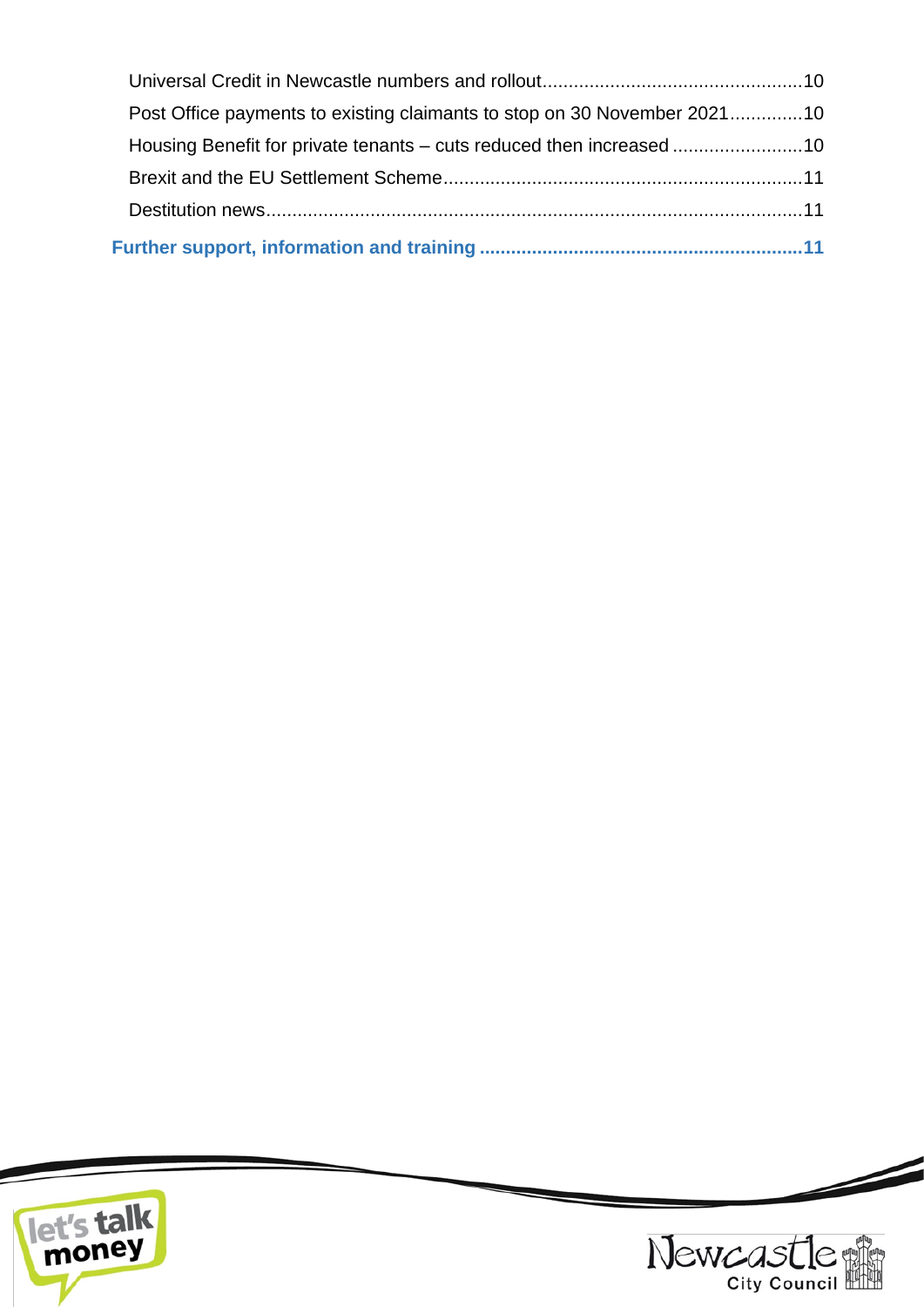# <span id="page-2-0"></span>**Newcastle City Council website pages on coronavirus (COVID-19) and benefits**

We continue to update these three website pages:

Coronavirus and benefits – [what the changes mean for you](https://www.newcastle.gov.uk/services/welfare-benefits/welfare-rights-and-money-advice/coronavirus-and-benefits-what-changes) describes the main measures, explains what they mean for you and provides more detail including any potential issues

[Coronavirus and benefits –](https://www.newcastle.gov.uk/services/coronavirus-and-benefits-news) news includes the latest announcements and changes, so you can see them as they happen rather than being hidden in the detail

[Coronavirus and benefits –](https://www.newcastle.gov.uk/services/coronavirus-and-benefits-guidance-and-legislation) guidance and legislation provides background resources, with guidance from the government and independent sources and the legislation that has brought in some of the measures

# <span id="page-2-1"></span>**Where to get advice in Newcastle – updated again**

Like other services, most of Newcastle's advice services changed from face-to-face to mainly phone advice with some exceptions.

The latest details are in our December version of **Where to get advice in Newcastle**, which can be found on the Newcastle City Council website page: Benefit advice [services in Newcastle and benefit offices.](https://www.newcastle.gov.uk/services/welfare-benefits/welfare-rights-and-money-advice/benefit-advice-services-newcastle-and)

Professionals can still get phone advice from [the Council's Welfare Rights'](https://www.newcastle.gov.uk/services/welfare-benefits/welfare-rights-and-money-advice/information-professionals-and-volunteers#consult)  [consultancy line.](https://www.newcastle.gov.uk/services/welfare-benefits/welfare-rights-and-money-advice/information-professionals-and-volunteers#consult)

# <span id="page-2-2"></span>**News on coronavirus (COVID-19) and benefits**

In March the Government introduced measures to support people during the pandemic. Some were time limited. From June, the Government announced how some of this support would continue or be reduced. These are described in earlier [Benefit Bulletins](https://www.newcastle.gov.uk/services/welfare-benefits/welfare-rights-and-money-advice/information-professionals-and-volunteers#bulletins) and the [Coronavirus and benefits](https://www.newcastle.gov.uk/services/welfare-benefits/welfare-rights-and-money-advice/coronavirus-and-benefits-what-changes) webpages.

The following summarises some of the key changes since then, including those announced in November. This does not cover all the measures. For those, please see our [Coronavirus and benefits](https://www.newcastle.gov.uk/services/welfare-benefits/welfare-rights-and-money-advice/coronavirus-and-benefits-what-changes) webpages. This information relates mainly to benefits but also includes other related changes.

# <span id="page-2-3"></span>**Jobcentres Plus office availability and extended opening times**

The Department for Work and Pensions (DWP) changed to mainly contact by telephone and for Universal Credit, the online journal. The DWP [said](https://www.gov.uk/government/news/jobcentre-guidance-on-new-national-covid-restrictions?utm_source=c8c8329e-7fd3-4f03-b8ff-1fc0fb6ad894&utm_medium=email&utm_campaign=govuk-notifications&utm_content=daily) that Jobcentres continue to remain open in a limited way "to provide essential services and support to those whom we cannot help in any other way" and ["jobcentre staff will still meet](https://www.understandinguniversalcredit.gov.uk/employment-and-benefits-support/faqs/#jobcentreappointments)  [vulnerable customers](https://www.understandinguniversalcredit.gov.uk/employment-and-benefits-support/faqs/#jobcentreappointments) including those fleeing domestic abuse".

More details from the government page [Employment and benefits support.](https://www.understandinguniversalcredit.gov.uk/employment-and-benefits-support/)

Our local Jobcentre Partnership Manager has said "The extension to 8pm in the evening is paused but I believe to 6.30pm and Saturday is still going ahead from December in selected sites."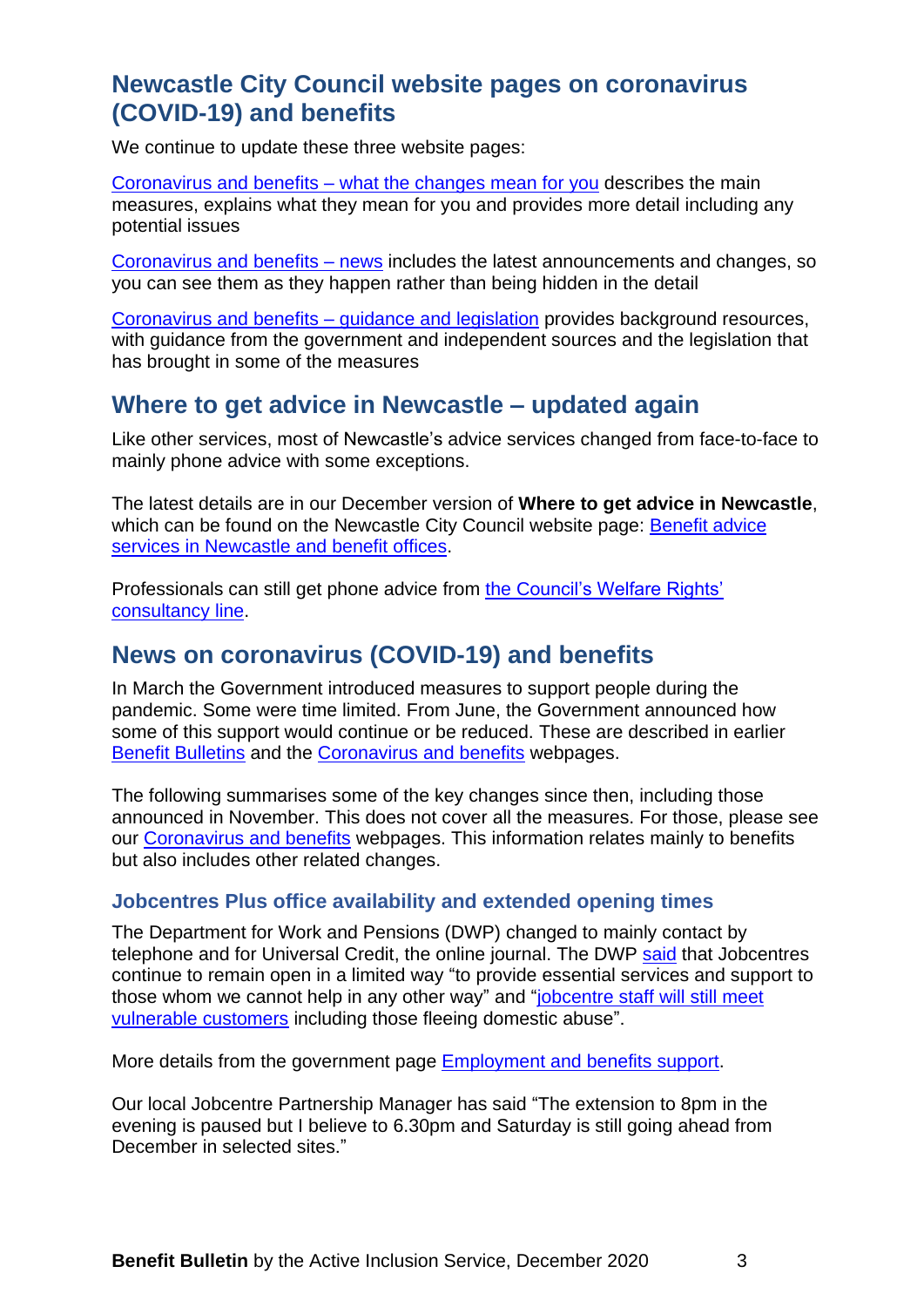# <span id="page-3-0"></span>**Employment and Support Allowance and Universal Credit**

Employment and Support Allowance (ESA) is a benefit for those who have a disability or health condition that affects how much they can work. The 'limited capability for work' test in ESA (carried out under the 'work capability assessment') determines whether a person has scored enough points to get ESA. This test also applies to Universal Credit, so the changes relating to 'limited capability for work' here are also shared by Universal Credit, although there are some differences.

In March 2020, [regulations](https://www.legislation.gov.uk/uksi/2020/289/introduction) stipulated that for ESA and Universal Credit, anyone 'affected by coronavirus' could be **treated** as having 'limited capability for work' until 12 November 2020. [Regulations](https://www.legislation.gov.uk/uksi/2020/1097/made) in October 2020 extended this period to 12 May 2021 **for ESA** but **not for Universal Credit**. See the Universal Credit section below for more details.

Anyone 'affected by coronavirus' means:

- you or your child think you have coronavirus (COVID-19) or are recovering from it
- you or your child is self-isolating because they came into contact with someone who might have coronavirus (COVID-19)
- you have been told to [shield](https://www.gov.uk/coronavirus-extremely-vulnerable) by the NHS because you're at high risk of severe illness

Claimants will be contacted at regular intervals to check if they are still affected by coronavirus and if no other health conditions exist, the DWP may decide they no longer have 'limited capability for work' and may terminate the award.

In March 2020, [regulations](https://www.legislation.gov.uk/uksi/2020/289/contents) meant that the seven 'waiting days' for ESA for new claimants do not apply if they are affected by coronavirus, meaning that it will be payable from day one, and they don't have to provide a fit note. [Regulations in October](https://www.legislation.gov.uk/uksi/2020/1097/made)  [2020](https://www.legislation.gov.uk/uksi/2020/1097/made) extended the period this would apply to 12 May 2021.

#### <span id="page-3-1"></span>**Health assessments**

Earlier this year, health assessments under the 'work capability assessment' for ESA and Universal Credit were carried out over the phone, but with a 'light touch' if the claimant didn't take part. From [2 November 2020,](http://news.dwp.gov.uk/dwplz/lz.aspx?p1=M31DUzMDg4NFMzNDI0OkE5RTREMDZERjczMzMyRkM2QkQ1NkQzMTgzNjA0REE4-&CC=&p=0) this changed and DWP appointment letters make it clear that claimants **must** attend and take part in their phone interview. If they don't, they will be given the chance to explain but, ultimately, their benefit may be sanctioned (reduced) or stopped.

#### <span id="page-3-2"></span>**Jobseeker's Allowance**

Jobseeker's Allowance is a benefit for those who are fit and looking for work. Work search and availability for work requirements were suspended for three months from [30 March.](https://www.gov.uk/government/news/coronavirus-support-for-employees-benefit-claimants-and-businesses) In July 2020, the Secretary of State for Work and Pensions [announced](https://hansard.parliament.uk/commons/2020-06-29/debates/96E905A4-7108-4F01-9654-9173AD957BDB/Covid-19MeetingIncreasedDemandForServices) they were being reintroduced. More details from [Understanding Universal Credit.](https://www.understandinguniversalcredit.gov.uk/new-to-universal-credit/your-responsibilities/)

On 5 November 2020, a government minister said that they are [protecting vulnerable](https://questions-statements.parliament.uk/written-questions/detail/2020-10-30/109349)  [claimants](https://questions-statements.parliament.uk/written-questions/detail/2020-10-30/109349) by "exempting those with more serious medical conditions and disabilities from any form of conditionality and sanctions. Our guidance continues to be tailored in light of the ongoing public health situation, the national working environment and of their health condition to ensure it is reasonable."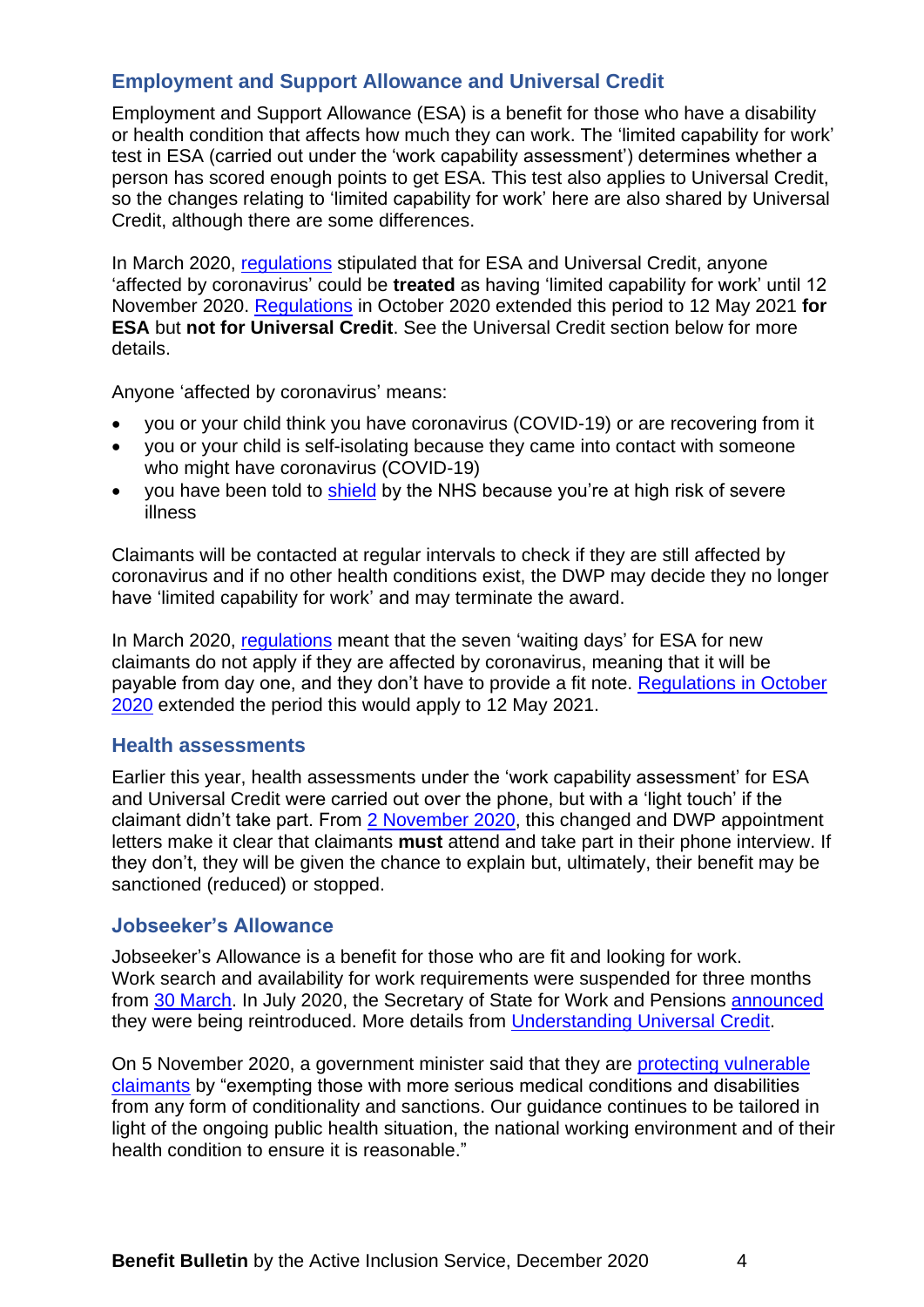# <span id="page-4-0"></span>**Universal Credit**

As noted above, Universal Credit claimants can no longer be treated as having limited capability for work (being unfit for work) if they or their child are 'affected by coronavirus'. However, there are other ways in which you can be so treated. We list these in our factsheet [The Employment and Support Allowance and Universal Credit](https://www.newcastle.gov.uk/sites/default/files/FS1%20%20The%20ESA%20and%20UC%20Work%20Capability%20Assessment%20Dec18_1.pdf)  ['work capability assessment' criteria](https://www.newcastle.gov.uk/sites/default/files/FS1%20%20The%20ESA%20and%20UC%20Work%20Capability%20Assessment%20Dec18_1.pdf) on our [benefit information](https://www.newcastle.gov.uk/services/welfare-benefits/welfare-rights-and-money-advice/benefits-information#factsheets) webpage.

The basic amount of Universal Credit was increased by £20 per week from 6 April 2020. At the time of writing, we are unsure if the Government will maintain this uplift beyond March 2021. See [Coalition warns it would be a terrible mistake to cut the £20](https://www.jrf.org.uk/press/coalition-warns-it-would-be-terrible-mistake-cut-20-uplift-universal-credit)  [uplift to Universal Credit](https://www.jrf.org.uk/press/coalition-warns-it-would-be-terrible-mistake-cut-20-uplift-universal-credit) from the Joseph Rowntree Foundation.

To cope with the numbers claiming Universal Credit, the DWP created the system ['Don't call us –](https://www.gov.uk/government/news/don-t-call-us-we-ll-call-you) we'll call you', where people just need to make the claim online and they will be contacted by the Jobcentre. This is still in operation.

[Claimant Commitment](https://www.gov.uk/government/publications/universal-credit-and-your-claimant-commitment-quick-guide/universal-credit-and-your-claimant-commitment) interviews over the phone were [introduced](https://questions-statements.parliament.uk/written-questions/detail/2020-07-06/69561) from July 2020. These interviews determine the level of work-related activity you are reasonably able to do.

As with Jobseeker's Allowance, work search and availability for work requirements were also reintroduced from July 2020 and, as with ESA, the requirement to take part in telephone assessments was introduced from 2 November 2020.

# <span id="page-4-1"></span>**Help for the self-employed in Universal Credit**

For the first 12 months of self-employment, the Universal Credit calculation takes actual income into account. After 12 months a rule called 'minimum income floor' is usually applied, where a minimum income from the self-employment is assumed, whether you are earning it or not. From March 2020 the 'minimum income floor' rules were suspended and on [3 November 2020,](https://www.gov.uk/government/news/government-extends-extra-welfare-support-for-self-employed-for-further-six-months) the Government confirmed this would continue until the end of April 2021.

# <span id="page-4-2"></span>**Help with paying Council Tax**

In addition to discounts and exemptions from the Council Tax bill itself and the meanstested Council Tax reduction scheme, the Government gave more money to councils to reduce the Council Tax bills of working age people receiving Council Tax Reduction by £150. This is automatically deducted from the Council Tax bills of those residents already in receipt of Council Tax Reduction. More information is on the Newcastle City Council website page Coronavirus – [Information relating to Council Tax.](https://www.newcastle.gov.uk/services/council-tax/council-tax-exemptions/coronavirus-information-relating-council-tax)

<span id="page-4-3"></span>More information about Council Tax from [Citizens Advice](https://www.citizensadvice.org.uk/housing/council-tax/council-tax/)

#### **Working Tax Credit – special rules extended**

To get Working Tax Credit you normally have to be working (a certain number of hours) but you can be treated as working and still get Working Tax Credit up to 28 weeks if, for example, you get Statutory Sick Pay. From May 2020, you can also continue to get Working Tax Credit if your work stops or hours drop due to coronavirus, such as being furloughed. This was due to end 31 October 2020 but will continue during the furlough scheme or even later.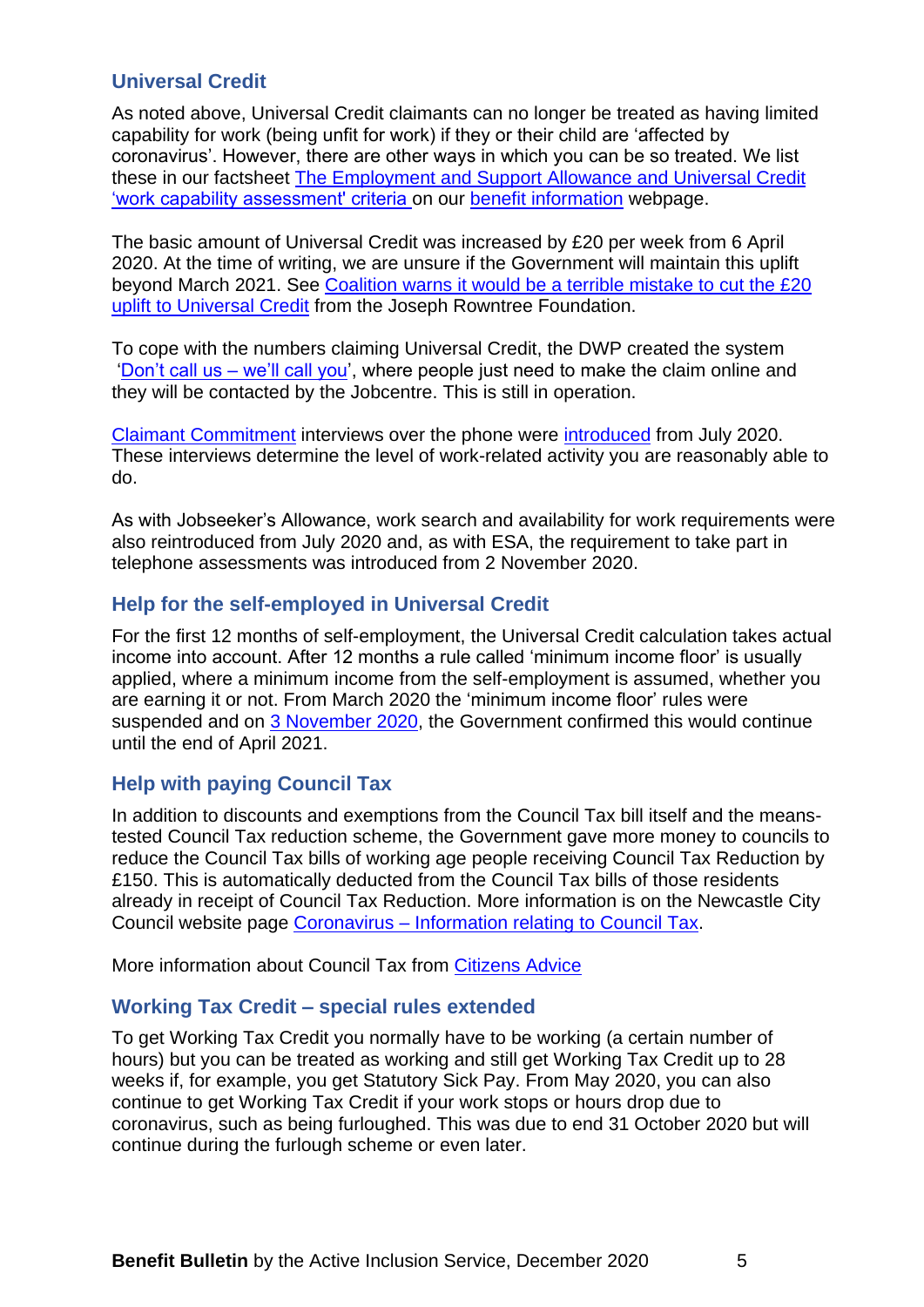### <span id="page-5-0"></span>**Disability benefits face-to-face assessments, reviews and reassessments**

Disability benefits and the incapacity for work test in ESA and Universal Credit usually involve having regular appointments with health professionals to prove you satisfy the tests for those benefits. For a temporary period, [from 24 March 2020,](https://www.gov.uk/government/news/coronavirus-update-benefit-reviews-and-reassessments-suspended) these face-to-face assessments were suspended and awards due to expire were extended for a number of months.

On 6 July 2020, the Government [announced](https://www.gov.uk/government/news/face-to-face-assessment-suspension-continues-for-health-and-disability-benefits) reviews and reassessments would gradually resume for Personal Independence Payment (PIP) and Disability Living Allowance (DLA), which could involve either telephone or paper-based assessments, with the DWP starting to contact people. On [19 October 2020](https://hansard.parliament.uk/Commons/2020-10-19/debates/2922C123-8D2E-4B88-BAF9-EF72FDA6BC89/OralAnswersToQuestions#contribution-E20EC311-46A8-43D6-AB86-DB2C5C0253A1) and [9 November 2020,](https://www.gov.uk/government/news/jobcentre-guidance-on-new-national-covid-restrictions?utm_source=c8c8329e-7fd3-4f03-b8ff-1fc0fb6ad894&utm_medium=email&utm_campaign=govuk-notifications&utm_content=daily) the DWP confirmed however, that "face to face reviews and reassessments remain suspended".

The DWP have confirmed a similar process is taking place for those receiving Attendance Allowance and for children receiving DLA who are approaching 16 years old and need to claim PIP.

The DWP have told advisers regarding Attendance Allowance"The first customers to be affected will be those whose Attendance Allowance awards expire on or after the 8 March 2021. These customers will be receiving renewal packs in the coming weeks and will have the normal 20 week period to complete and return their packs prior to their award expiring.

Awards that were due to expire before 8 March 2021 have been automatically extended and will remain in payment until they are subject to a review at a later date. Customers should be reminded that they are still required to inform the department if their circumstances change."

On 3 September 2020, the Government [explained](https://questions-statements.parliament.uk/written-questions/detail/2020-08-28/82089) that reassessments for Industrial Injuries Disablement Benefit were also suspended and this suspension [remained](https://questions-statements.parliament.uk/written-questions/detail/2020-10-30/109340) as of 4 November 2020.

#### **Potential for confusion:**

Normally the DWP send DLA or PIP claimants a renewal form six months before the awards are due to end. Claimant should usually return the completed form as soon as possible and before the award ends. However, as mentioned above, the DWP are also telling people that their award has been extended and they don't need to return the renewal form. In which case, they should contact [DLA](https://www.gov.uk/dla-disability-living-allowance-benefit) or [PIP](https://www.gov.uk/pip) to double check.

#### **DLA claimants who have been told to claim PIP**

If this is the case, you should claim PIP by the date on the letter. If you need more time, you can contact the PIP helpline to ask for an extension.

More details from [Disability Rights UK.](https://www.disabilityrightsuk.org/news/2020/july/suspension-pip-and-esa-face-face-assessments-continues-kept-under-review)

The Social Security Advisory Committee has raised concerns in their [review of the](https://www.gov.uk/government/publications/a-review-of-the-covid-19-temporary-measures/a-review-of-the-covid-19-temporary-measures-occasional-paper-24)  [COVID-19 temporary measures](https://www.gov.uk/government/publications/a-review-of-the-covid-19-temporary-measures/a-review-of-the-covid-19-temporary-measures-occasional-paper-24) that some claimants are being excluded from their full entitlement to benefit due to the suspension of face-to-face assessments.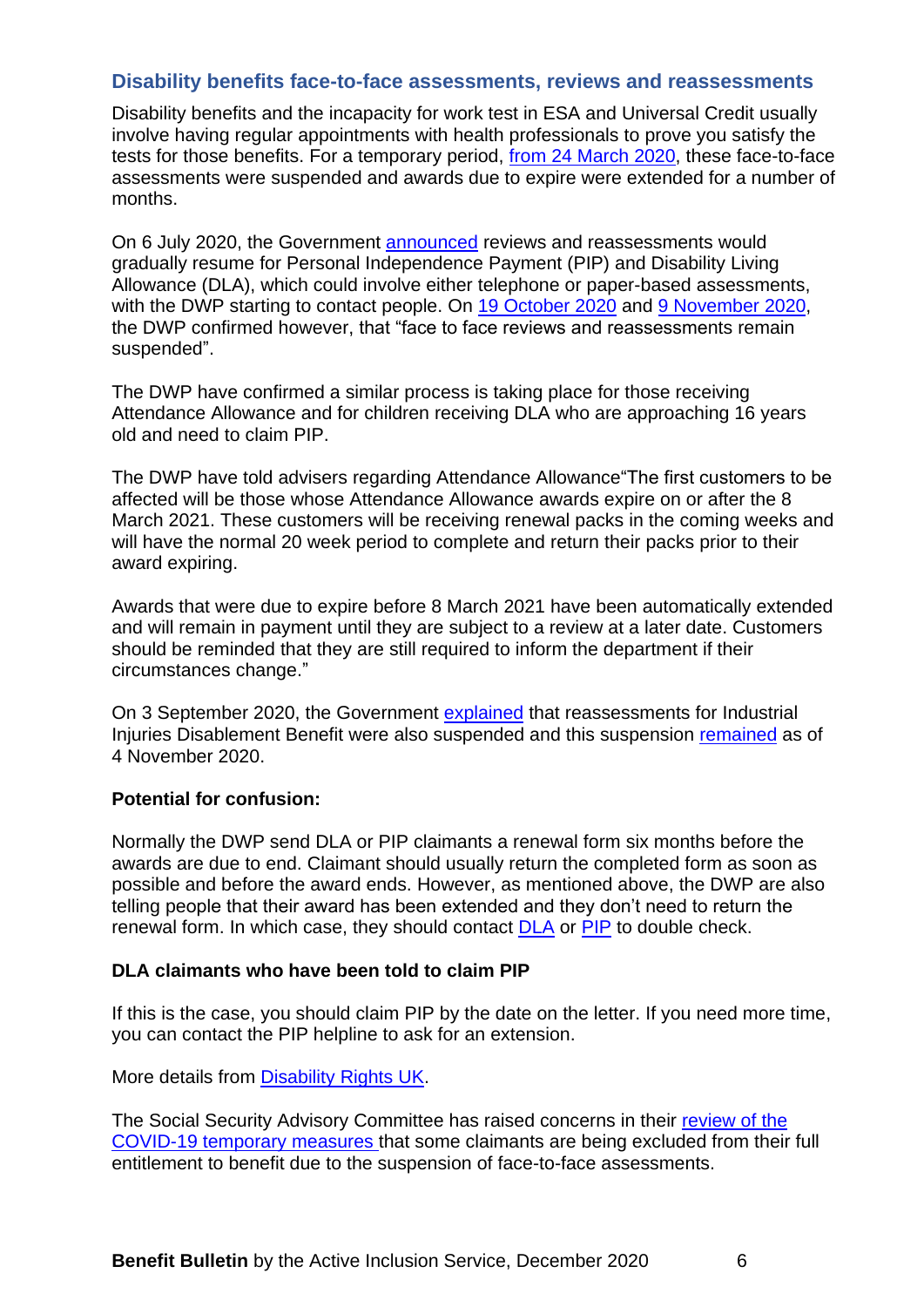# <span id="page-6-0"></span>**Disability benefit warning**

If you get a disability benefit, have a change in needs and you think you are entitled to a higher amount of PIP, for example, you can still contact the DWP – but do be certain you are entitled to the higher amount as the DWP can relook at the whole award.

# <span id="page-6-1"></span>**Allow more time for calling disability benefits**

Our advisers report it is taking longer than usual to get through to the PIP phone line, so be ready with tea and biscuits.

### <span id="page-6-2"></span>**Plans for a minimum award length for Personal Independence Payment delayed**

The [Office for Budget Responsibility'](https://obr.uk/efo/economic-and-fiscal-outlook-november-2020/)s November report has revealed (paragraph A.37) that the Government plan in [Budget 2020](https://www.gov.uk/government/publications/budget-2020-documents) to introduce a minimum award length for PIP of at least 18 months has been delayed until April 2021.

#### <span id="page-6-3"></span>**Those having difficulty claiming benefits because of a disability or health condition**

During the pandemic, the [Government has expanded](https://www.gov.uk/guidance/get-help-with-benefits-and-pensions-if-you-have-accessibility-needs) ways in which they can be contacted by those who have difficulty in using the normal channels, such as telephone or internet. For example, the [video relay service](https://main.signvideo.me/app/8/10031) for those with hearing and speech difficulties has been [expanded](http://news.dwp.gov.uk/dwplz/lz.aspx?p1=M31DUzMDg4NFMzNDI0OkE5RTREMDZERjczMzMyRkM2QkQ1NkQzMTgzNjA0REE4-&CC=&p=0) to cover many benefits.

It is [possible](https://www.gov.uk/pip/how-to-claim) for someone supporting a claimant to phone the DWP on behalf of someone via a **three-way** or **conference call**.

Also see [Extra help and support under Universal Credit -](https://www.newcastle.gov.uk/services/welfare-benefits/welfare-rights-and-money-advice/changes-benefits-system/universal-credit#extra) including in Newcastle on our Universal Credit webpage which includes a two sided document on ways to get help

# <span id="page-6-4"></span>**Carer's Allowance**

Carers can continue to get Carer's Allowance if there is a temporary break in care because they or the person they're caring for have coronavirus or are self-isolating. This will apply until [13 May 2021.](https://www.legislation.gov.uk/uksi/2020/1201/introduction/made)

# <span id="page-6-5"></span>**Appealing against a benefit decision to a tribunal**

From March 2020, the HM Courts & Tribunals Service began to hear appeals over the telephone. In November 2020 limited optional video hearings were introduced. More information is available on [GOV.UK](https://www.gov.uk/guidance/coronavirus-covid-19-courts-and-tribunals-planning-and-preparation)

#### <span id="page-6-6"></span>**Emergency payments**

When notified by the DWP, the [Post Office can make an urgent](http://corporate.postoffice.co.uk/our-media-centre#/pressreleases/post-office-launches-new-cash-delivery-option-to-help-the-most-vulnerable-2993187) cash delivery payment to those who are shielding because of the risk of infection should they leave their home.

# <span id="page-6-7"></span>**Prisoners**

The law was amended to allow prisoners on temporary release due to coronavirus (COVID-19) to claim certain benefits and for others to claim for them. This initially applied until 12 November 2020 but was [extended](https://assets.publishing.service.gov.uk/government/uploads/system/uploads/attachment_data/file/935564/m-07-20.pdf) by [regulation](https://www.legislation.gov.uk/uksi/2020/1156/note/made) to 13 May 2021.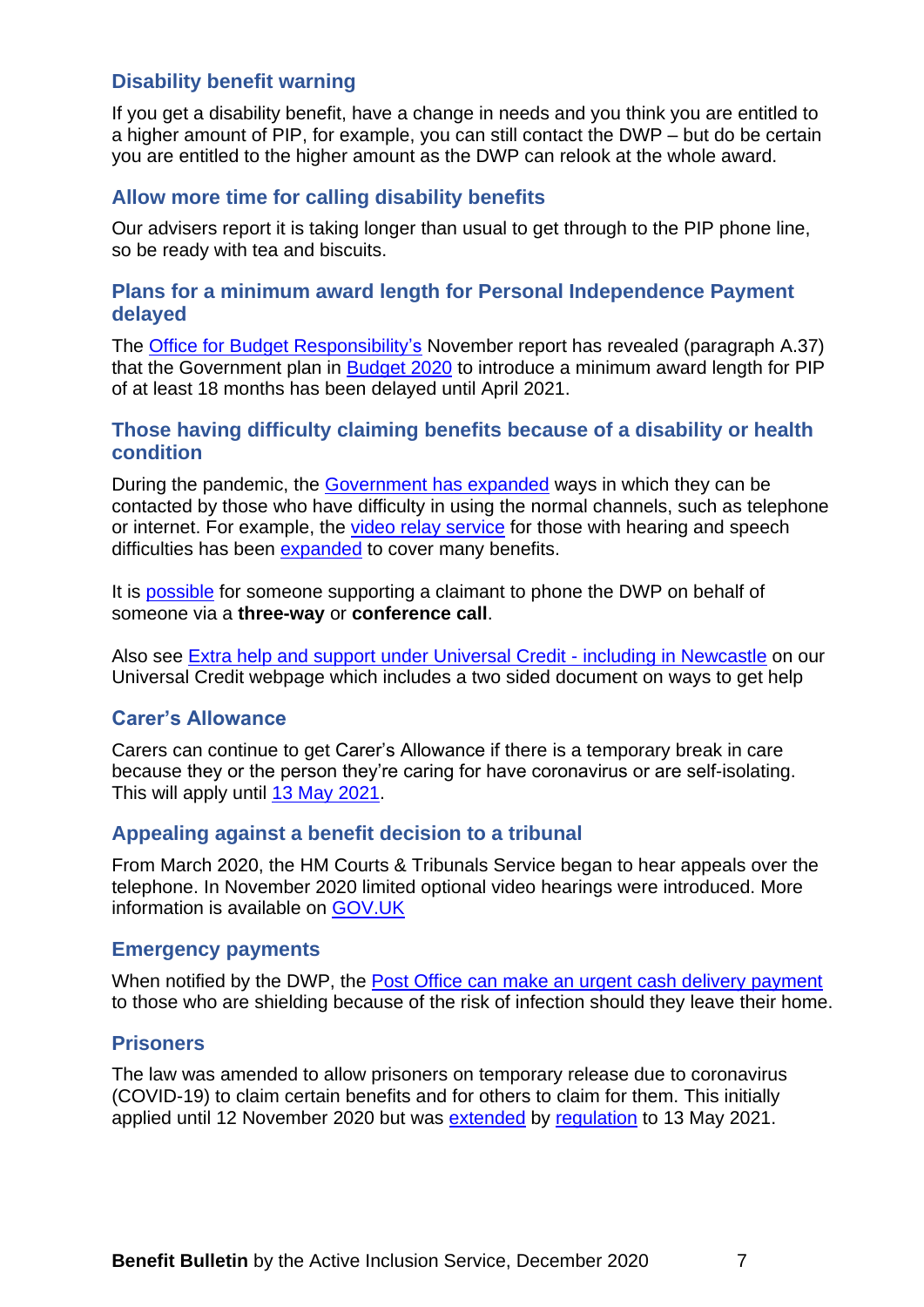# <span id="page-7-0"></span>**Other related changes include:**

# <span id="page-7-1"></span>**Support for employees – furlough scheme extended**

The [Coronavirus Job Retention Scheme](https://www.gov.uk/guidance/claim-for-wages-through-the-coronavirus-job-retention-scheme) (known as the 'furlough' scheme) helps employers to keep staff on their payroll when they have had to close or scale back due to coronavirus (COVID-19), rather than making them redundant. The scheme pays a percentage of employees' wages, up to a certain amount per month.

The Job Support Scheme was supposed to replace the Job Retention Scheme from 1 November 2020 but was postponed because, on 31 October 2020, the Government [announced](https://www.gov.uk/government/news/furlough-scheme-extended-and-further-economic-support-announced) the Job Retention Scheme would be extended with the UK government paying 80% of 'usual wages' for the 'usual hours' furloughed employees do not work, up to a cap of £2,500, from 1 November 2020 until 31 March 2021 with a review in the new year. [More details of the scheme](https://www.gov.uk/guidance/claim-for-wages-through-the-coronavirus-job-retention-scheme) from GOV.UK.

By [18 October 2020,](https://www.gov.uk/government/collections/hmrc-coronavirus-covid-19-statistics) 1.2 million employers had furloughed 9.6 million jobs with claims made totalling £41.4 billion.

# <span id="page-7-2"></span>**Support for the self-employed**

The [Self-Employment Income Support Scheme](https://www.gov.uk/guidance/claim-a-grant-through-the-coronavirus-covid-19-self-employment-income-support-scheme) allows people who are self-employed to claim a taxable grant when they have lost trading / partnership trading profits due to coronavirus (COVID-19), with two grants covering March to August 2020.

On 24 September 2020, it was announced the scheme was to be further extended with a third to cover the period between 1 November 2020 to 31 January 2021 – providing a taxable grant calculated at 80% of three months' average monthly trading profits, paid out in a single instalment and capped at £7,500 in total. [This is an](https://www.gov.uk/government/publications/self-employment-income-support-scheme-grant-extension/self-employment-income-support-scheme-grant-extension)  [increase from the previously announced amount of 55%.](https://www.gov.uk/government/publications/self-employment-income-support-scheme-grant-extension/self-employment-income-support-scheme-grant-extension) The fourth covers the period from 1 February 2021 to 30 April 2021, with details to be announced.

By [30 September 2020,](https://www.gov.uk/government/publications/self-employment-income-support-scheme-statistics-october-2020/self-employment-income-support-scheme-statistics-october-2020) 2.3 million claims had been made for the second grant totalling £5.7 billion.

See also the change to the minimum income floor rules under Universal Credit above.

# <span id="page-7-3"></span>**Test and Trace Support Payment and self-isolation duty**

From 12 October 2020, people on low incomes who cannot work from home and lose income as a result, can apply for a payment of £500 by completing an online form. "Test and trace support payments are part of a new legal duty for people to selfisolate, which came into force on 28 September, and ensures that those on low incomes are able to self-isolate without worrying about their finances. Government has asked local authorities to administer the payments. The payment scheme came into effect at the same time as tougher new sanctions for people who fail to self-isolate could be fined £1,000, with fines rising to £10,000 for multiple breaches. The scheme is set to be in place until 31 January 2021." Details of the scheme rules and how to [apply](https://www.newcastle.gov.uk/citylife-news/ps500-payment-scheme-launched-people-who-must-self-isolate?utm_source=Facebook&utm_medium=social&utm_campaign=SocialSignIn&utm_content=Coronavirus) from Newcastle City Council.

#### <span id="page-7-4"></span>**New winter package to provide further support for children and families**

On [8 November 2020,](https://www.gov.uk/government/news/new-winter-package-to-provide-further-support-for-children-and-families?utm_source=9aeed473-f5b0-4cc5-861d-7a702385cabd&utm_medium=email&utm_campaign=govuk-notifications&utm_content=daily) the Government announced that "children and families will get extra support this winter, with councils given new funding to ensure vulnerable households do not go hungry or without essential items". The announcement included: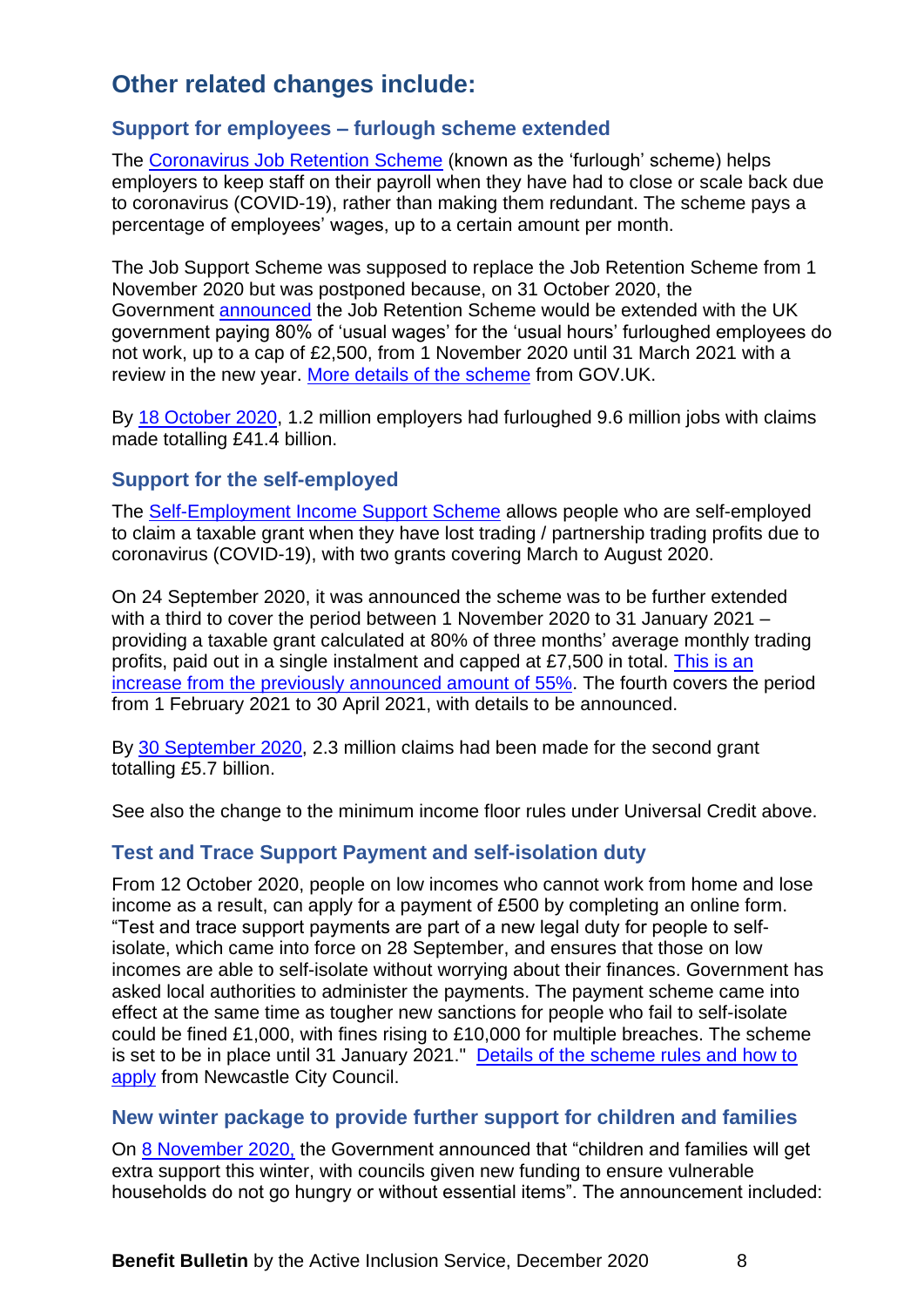- A £170m [Covid Winter Grant Scheme](https://www.gov.uk/government/publications/covid-winter-grant-scheme?utm_source=09f73ced-e9f6-4cf8-ab51-5ed054b38dcf&utm_medium=email&utm_campaign=govuk-notifications&utm_content=daily) to support children, families and the most vulnerable over winter to enable councils to provide food for children who need it during the school holidays up to the end of March 2021
- A Holiday Activities and Food programme to be expanded across England during Easter, Summer and Christmas in 2021
- An increase to Healthy Start scheme payments (England and Wales) from £3.10 to £4.25 per week from April 2021
- £16m to fund local charities through established networks and provide immediate support to front-line food aid charities

# <span id="page-8-0"></span>**Help with mortgages**

On [31 October 2020,](https://www.fca.org.uk/publications/finalised-guidance/finalised-guidance-mortgages-and-coronavirus-updated-guidance-firms) the Financial Conduct Authority said "borrowers who have been impacted by coronavirus and have not yet had a mortgage payment holiday will be entitled to a six month holiday, and those that have already started a mortgage payment holiday will be able to top up to six months without this being recorded on their credit file". This extends some of the support for those with mortgages that was [introduced in](https://www.gov.uk/government/news/complete-ban-on-evictions-and-additional-protection-for-renters)  [March 2020.](https://www.gov.uk/government/news/complete-ban-on-evictions-and-additional-protection-for-renters)

# <span id="page-8-1"></span>**Special email for advisers**

Since March we have been providing regular emails once or twice a week to help keep advisers up to date with fast moving developments on coronavirus and benefits, plus other benefits information. If you advise people on benefits and would like to receive this email, please email [activeinclusion@newcastle.gov.uk](mailto:activeinclusion@newcastle.gov.uk) asking for the *'advisers email'* and stating your name, phone number and role.

# <span id="page-8-2"></span>**Other benefit news and issues**

# <span id="page-8-3"></span>**Jobcentre Plus opening and benefit payments over Christmas and New Year**

The DWP have provided details about [Jobcentre Plus office opening](https://www.gov.uk/contact-jobcentre-plus/christmas-and-new-year-opening) and [benefit](https://www.gov.uk/how-to-have-your-benefits-paid) [payments](https://www.gov.uk/how-to-have-your-benefits-paid) over Christmas and New Year on GOV.UK.

# <span id="page-8-4"></span>**Universal Credit and getting a disability benefit – protection to end**

Since 16 January 2019, those who were entitled to the severe disability premium in the 'legacy benefits' that Universal Credit is replacing, have been prevented from claiming Universal Credit in order to protect them from dropping down to a lower amount of Universal Credit.

However, the Government plan to end this protection on 26 January 2021, so they will share the same rules like others on legacy benefits, as follows – if they have a change in circumstances which means they would normally claim a **new** legacy benefit, they would not be allowed to claim that legacy benefit and have to claim Universal Credit instead. Their entitlement to their legacy benefits would end.

It is, of course, more complicated than that and there are many circumstances where they could claim a legacy benefit instead of Universal Credit. We have produced a [table](https://www.newcastle.gov.uk/services/welfare-benefits/welfare-rights-and-money-advice/changes-benefits-system/universal-credit#howthis) showing when they would have to claim Universal Credit and when they would not.

If they had the choice, our advice is always to get a benefit check to compare. See our pages [Benefit advice services in Newcastle](https://www.newcastle.gov.uk/services/welfare-benefits/welfare-rights-and-money-advice/check-your-entitlement-benefits-online) and [Check your entitlement to benefits](https://www.newcastle.gov.uk/services/welfare-benefits/welfare-rights-and-money-advice/check-your-entitlement-benefits-online)  [online.](https://www.newcastle.gov.uk/services/welfare-benefits/welfare-rights-and-money-advice/check-your-entitlement-benefits-online)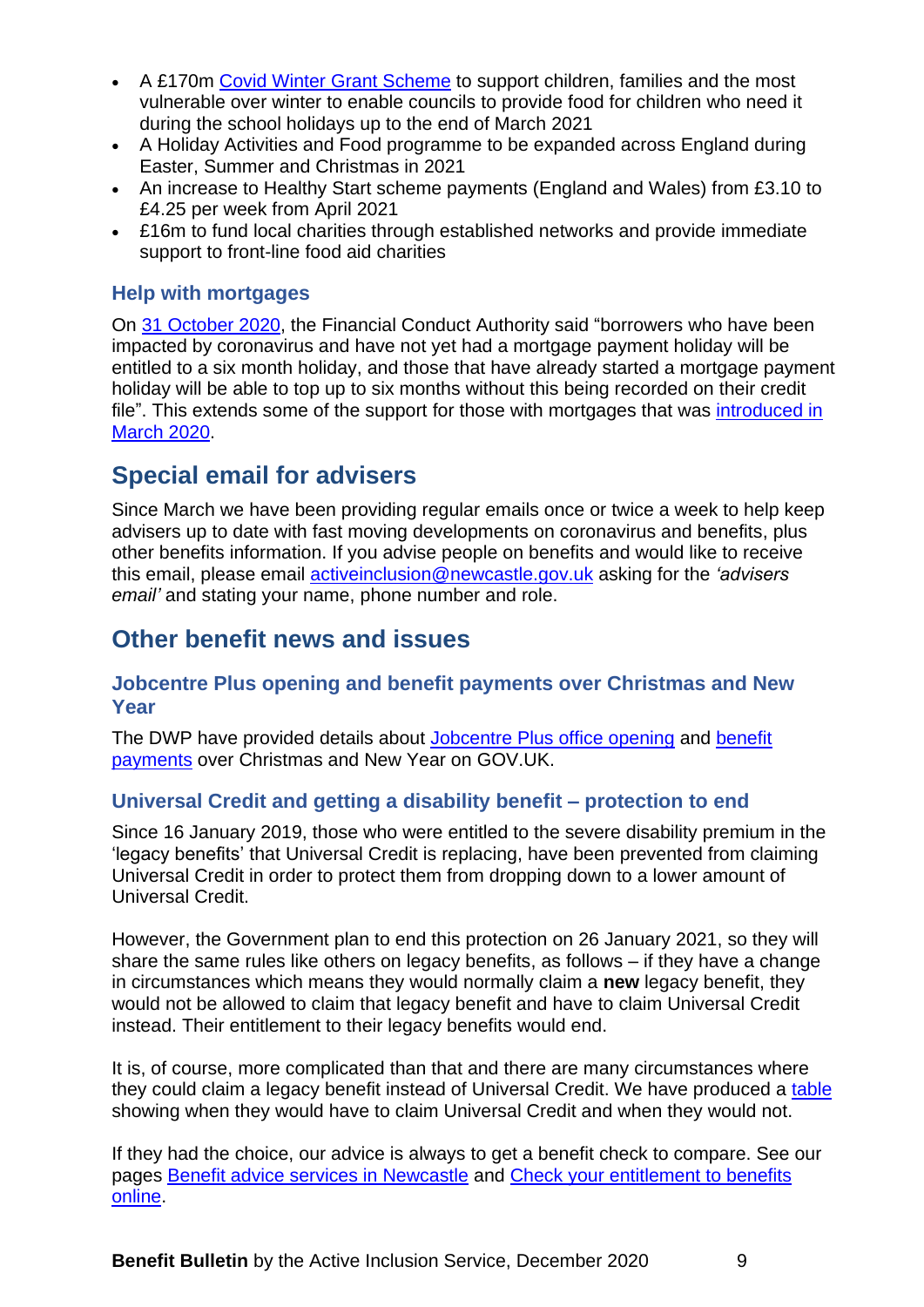This extra amount was paid separately from a person's Universal Credit and protected from any changes in income. However, from [8 October 2020](https://questions-statements.parliament.uk/written-statements/detail/2020-09-17/hcws454) it is paid as part of Universal Credit – shown as 'transitional protection' on the Universal Credit account. It will reduce over time and if a person's Universal Credit increases.

More details from [revenuebenefits.](https://revenuebenefits.org.uk/blog/universal-credit-severe-disability-premium-transitional-payments)

# <span id="page-9-0"></span>**Universal Credit monthly income rule unlawful – guidance and advice**

A Universal Credit payment is based upon the monthly assessment of income. This has caused problems for those whose wages may fall twice in a Universal Credit monthly assessment period, leading to no Universal Credit payment. Following a court case which found the rules irrational, the Government have put in place a workaround from 16 November 2020, where DWP staff can reallocate a second monthly payment from an employer into a different assessment period. Details in guidance [ADM Memo](https://eur04.safelinks.protection.outlook.com/?url=https%3A%2F%2Fassets.publishing.service.gov.uk%2Fgovernment%2Fuploads%2Fsystem%2Fuploads%2Fattachment_data%2Ffile%2F935532%2Fadm27-20.pdf&data=04%7C01%7C%7C6bc08dd369294a5eb29108d88b141909%7C84df9e7fe9f640afb435aaaaaaaaaaaa%7C1%7C0%7C637412266629769846%7CUnknown%7CTWFpbGZsb3d8eyJWIjoiMC4wLjAwMDAiLCJQIjoiV2luMzIiLCJBTiI6Ik1haWwiLCJXVCI6Mn0%3D%7C1000&sdata=eu%2FgN8W%2FEpaigMnK2CsMVI7RvQ5rMTygi813G0sqZl0%3D&reserved=0)  [27/20](https://eur04.safelinks.protection.outlook.com/?url=https%3A%2F%2Fassets.publishing.service.gov.uk%2Fgovernment%2Fuploads%2Fsystem%2Fuploads%2Fattachment_data%2Ffile%2F935532%2Fadm27-20.pdf&data=04%7C01%7C%7C6bc08dd369294a5eb29108d88b141909%7C84df9e7fe9f640afb435aaaaaaaaaaaa%7C1%7C0%7C637412266629769846%7CUnknown%7CTWFpbGZsb3d8eyJWIjoiMC4wLjAwMDAiLCJQIjoiV2luMzIiLCJBTiI6Ik1haWwiLCJXVCI6Mn0%3D%7C1000&sdata=eu%2FgN8W%2FEpaigMnK2CsMVI7RvQ5rMTygi813G0sqZl0%3D&reserved=0) issued on 16 November 2020.

A single mother who was affected by the benefit cap due to the way her income was treated has won her case at the High Court but the DWP are seeking leave to appeal this decision. Details are in the [September 2020 Benefit Bulletin.](https://www.newcastle.gov.uk/services/welfare-benefits/welfare-rights-and-money-advice/information-professionals-and-volunteers#bulletins) In the meantime, people in such a situation are advised to seek advice and think about putting in a challenge now pending the final outcome.

# <span id="page-9-1"></span>**Universal Credit in Newcastle numbers and rollout**

At 8 October 2020, the latest DWP statistics showed that there were 35,151 people on Universal Credit in Newcastle. This represents an increase of 446% since April 2017 (43 months) and a 53% increase since March 2020. Universal Credit continues to replace six legacy benefits. Of the total households on Universal Credit and legacy benefits in Newcastle, Universal Credit accounted for 65% (29,815). In other words, the rollout of Universal Credit is 65% complete in Newcastle. Nationally, it is 57% and it is 57% in the North East.

NB. The Government now expects the rollout of Universal Credit to be complete by September 2024 rather than December 2023, but the [Office for Budget Responsibility](https://cdn.obr.uk/EFO_March-2020_Accessible.pdf) estimate that the end point is more likely to be September 2026. These estimates were made before the coronavirus (COVID-19) pandemic.

# <span id="page-9-2"></span>**Post Office payments to existing claimants to stop on 30 November 2021**

This is part of the Government's attempt to move people onto bank or similar accounts, although the [Payment Exception Service](https://www.gov.uk/payment-exception-service) is still available "for people who do not have a bank account to collect benefit or pension payments". More details and what to do instead from [GOV.UK.](https://www.gov.uk/how-to-have-your-benefits-paid)

# <span id="page-9-3"></span>**Housing Benefit for private tenants – cuts reduced then increased**

Housing Benefit for private tenants is called Local Housing Allowance (LHA) and is calculated differently. One of the coalition government's welfare reforms was to cut the amount of LHA. Some of this cut was undone from April 2020, promising a welcome increase for private tenants but the recent Spending Review refroze it from April 2021. "This means the £1 billion cost of the measure in 2020-21 declines to £0.3 billion by 2025-26" and falls back to the original cut over time says the [Office for Budget](http://cdn.obr.uk/CCS1020397650-001_OBR-November2020-EFO-v2-Web-accessible.pdf)  [Responsibility report on the Spending Review 2020.](http://cdn.obr.uk/CCS1020397650-001_OBR-November2020-EFO-v2-Web-accessible.pdf)